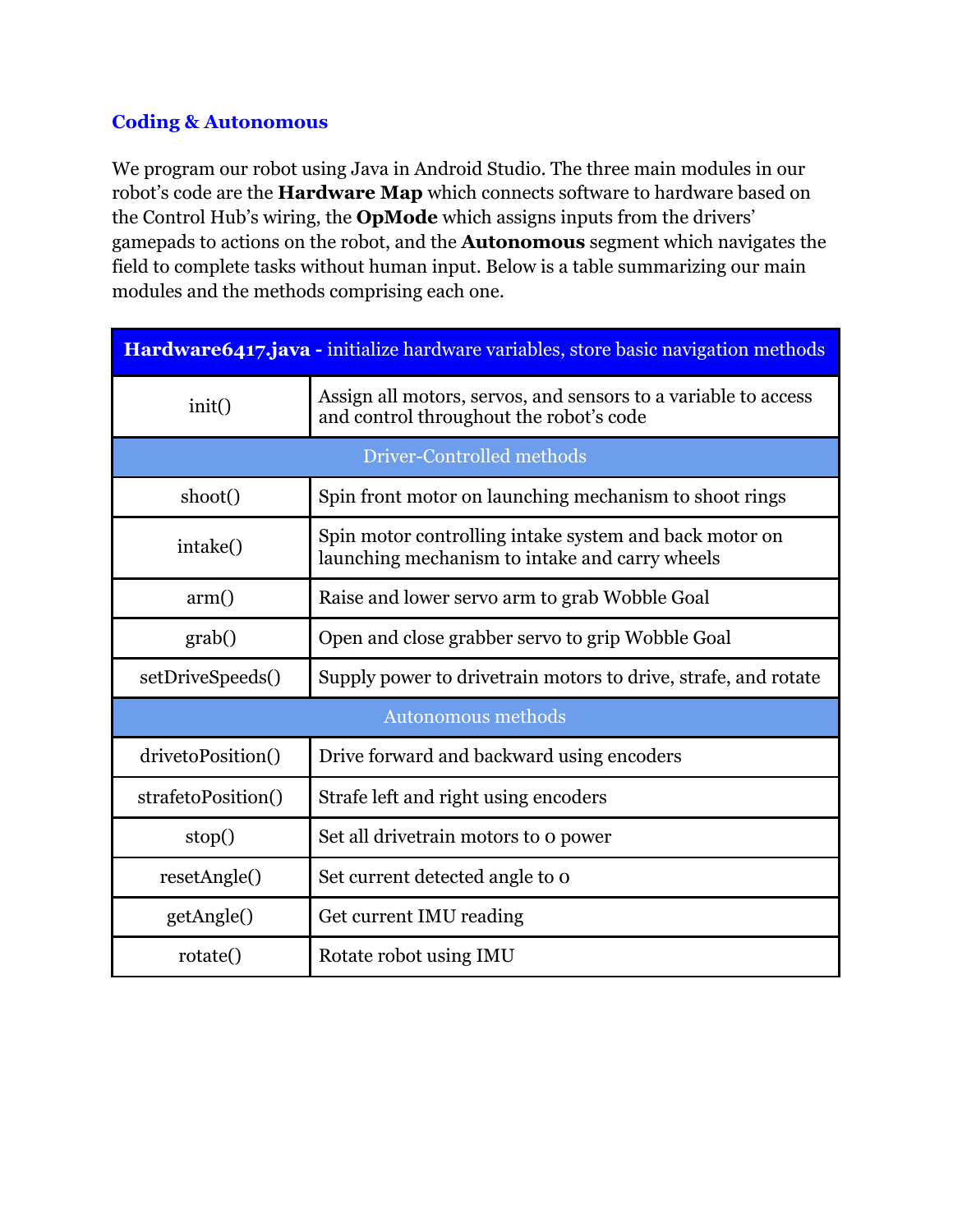| <b>MecanumDriveOpMode.java - control robot during TeleOp using</b><br>gamepads |                                                                                                                                                                                                                                                                                                                                                                  |  |
|--------------------------------------------------------------------------------|------------------------------------------------------------------------------------------------------------------------------------------------------------------------------------------------------------------------------------------------------------------------------------------------------------------------------------------------------------------|--|
| runOpMode()                                                                    | Continuously read values from gamepads to control robot motors<br>and servos<br>Gamepad 1: Control robot's physical position using joysticks<br>$\qquad \qquad \blacksquare$<br>to drive, strafe, and rotate<br>Gamepad 2: Control robot's systems to complete tasks on the<br>$\qquad \qquad -$<br>field (picking up wobble goal, taking in and shooting rings) |  |
| nudgeRobot()                                                                   | Power the robot's drivetrain motors to drive, strafe, and rotate in<br>tiny amounts—good for navigating tight corners and completing<br>tasks that require a lot of precision (i.e. picking up Wobble Goal)                                                                                                                                                      |  |

| <b>Auto6417.java - control robot during TeleOp using gamepads</b> |                                                                                                                                                                                                                                                                                                                                                                                       |  |
|-------------------------------------------------------------------|---------------------------------------------------------------------------------------------------------------------------------------------------------------------------------------------------------------------------------------------------------------------------------------------------------------------------------------------------------------------------------------|--|
| initTfod()                                                        | Initialize TensorFlow object detection engine<br>This library provides us with an image recognition model<br>that allows us to identify objects on the field                                                                                                                                                                                                                          |  |
| initVuforia()                                                     | Initialize Vuforia localization engine<br>This library allows us to determine the location of different<br>objects on the field using the webcam                                                                                                                                                                                                                                      |  |
| runOpMode()                                                       | Run 30-second Autonomous code<br>1. Move forward and rotate slightly to detect objects<br>2. Determine whether there is a Quad, Single, or no rings on<br>field<br>3. Rotate back to face white line<br>4. Move forward<br>Shoot pre-loaded rings at Power Shot targets<br>5.<br>6. Based on the object detected in Step #2, deposit pre-loaded<br>Wobble Goal in correct target zone |  |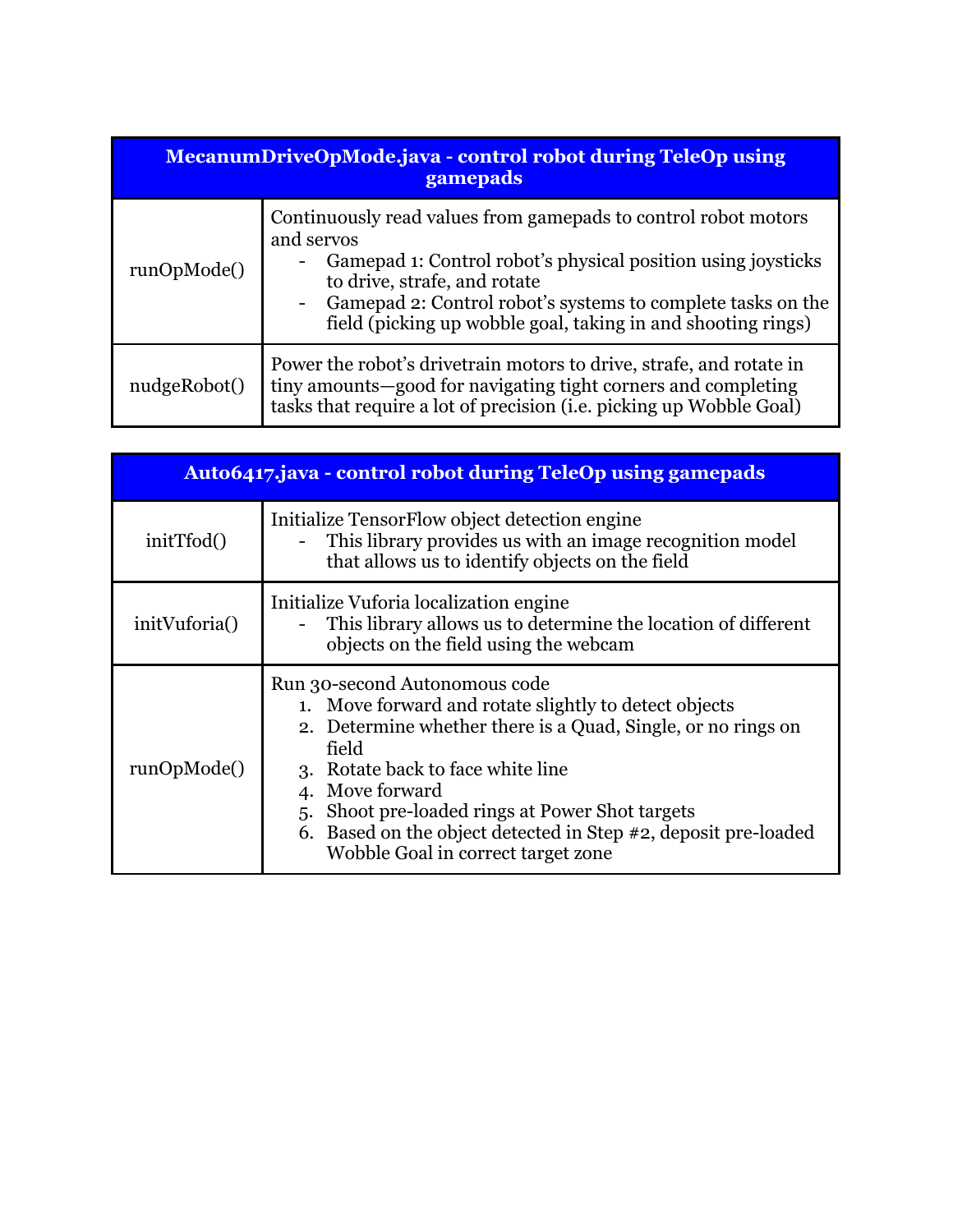#### **Autonomous Program Diagrams**



- 1. Move forward  $\sim$ 12 in.; rotate  $\sim$ 5 degrees to detect rings and rotate back
- 2. Move forward ~60 in.

3. Shoot rings towards Power Shot targets

- 4. Drive forward into wall
- 5. Move back ~6 in.; rotate 90 degrees; drive forward ~30 in.
- 6. Deposit Wobble Goal in Target Zone

7. Move back ~6 in.; strafe for 4 seconds until parked on white line



- 1. Move forward ~12 in.; rotate ~5 degrees to detect rings and rotate back
- 2. Move forward ~60 in.
- 3. Shoot rings towards Power Shot targets
- 4. Drive forward ~60 in.
- 5. Rotate 90 degrees; drive forward
- ~30 in.; deposit Wobble Goal in

Target Zone

6. Move back ~6 in.; strafe for 2 seconds until parked on white line



1. Move forward  $\sim$ 12 in.; rotate  $\sim$ 5 degrees to detect rings and rotate back

2. Move forward ~60 in.

3. Shoot rings towards Power Shot targets

4. Drive forward ~12 in.; rotate 90 degrees; drive forward ~60 in.

5. Deposit Wobble Goal in Target Zone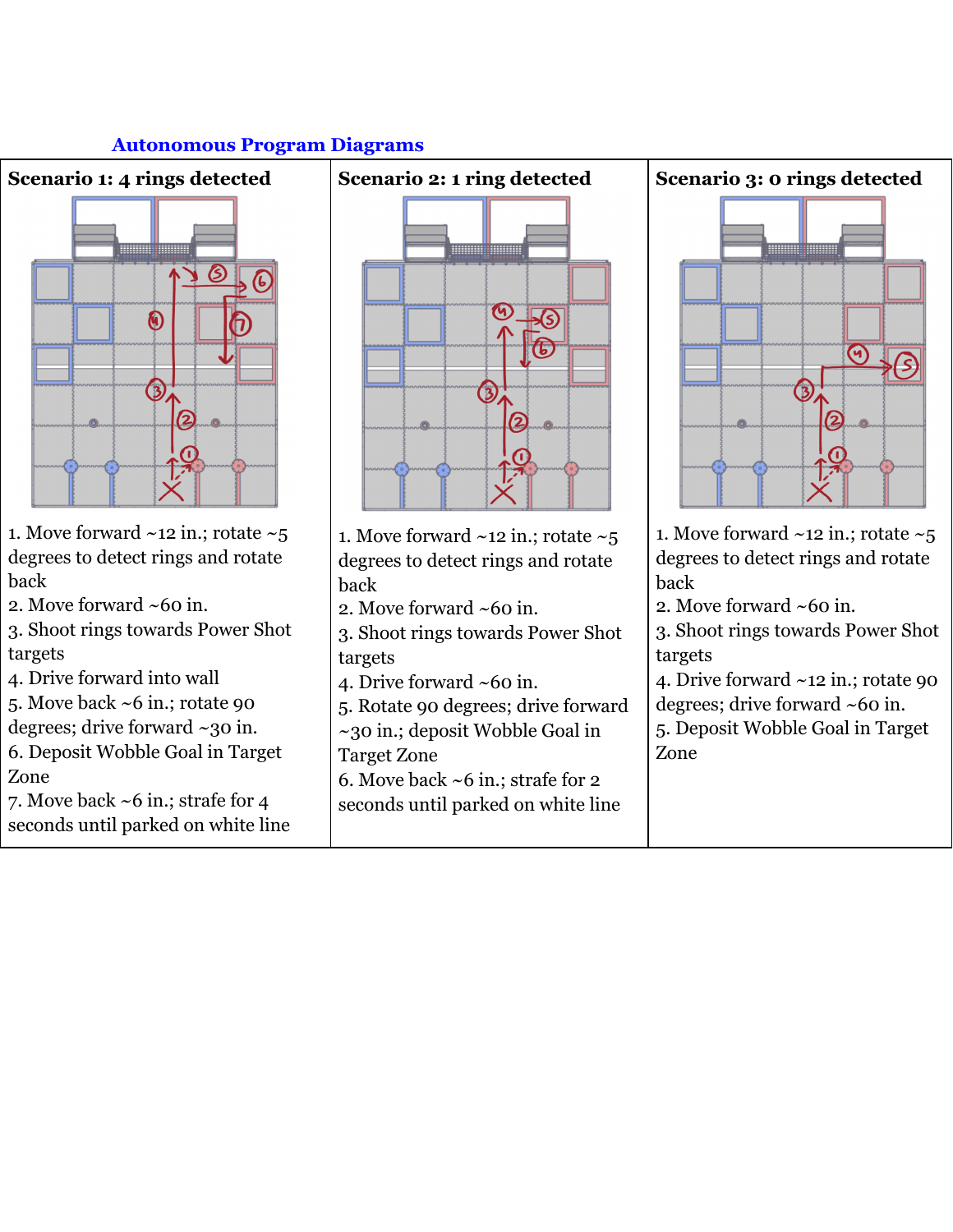# **Sensing:**

To aid us during autonomous navigation, we use the following sensing techniques:

| Encoders<br>Counts                        | Encoders are sensing devices that detect the status of a motor<br>based on electrical pulses. Our robot's motors run on 753.2<br>pulses per rotation - each time the motor completes one<br>rotation, the encoder counts 753.2 electrical pulses.<br>We can tell the robot to drive until it counts a specific number<br>of pulses - if we want our wheels to complete one half<br>rotation, we will program the motor to drive until the encoder<br>counts $\frac{753.2}{2}$ pulses, or about 377 pulses. Using the<br>circumference of the wheel, we can convert pulses to inches to<br>drive a specific distance on the field. |
|-------------------------------------------|-----------------------------------------------------------------------------------------------------------------------------------------------------------------------------------------------------------------------------------------------------------------------------------------------------------------------------------------------------------------------------------------------------------------------------------------------------------------------------------------------------------------------------------------------------------------------------------------------------------------------------------|
| <b>Inertial Measurement</b><br>Unit (IMU) | The IMU is an internal gyroscope built into the robot's<br>Control Hubs. We use the IMU to detect the current<br>orientation of the robot and rotate specific distances.<br>In the future, we plan to use the IMU to program<br>self-correcting driving and strafing - the IMU will detect small<br>changes in the robot's orientation while the robot drives, and<br>we can use this value to supply or subtract power from the<br>motors to correct the robot's orientation.                                                                                                                                                    |
| <b>TensorFlow Object</b><br>Detection     | TensorFlow Object Detection uses a pre-trained machine<br>learning model to recognize objects through the webcam. We<br>use this library to detect the number of rings on the field to<br>determine which target zone to drop the wobble goal.                                                                                                                                                                                                                                                                                                                                                                                    |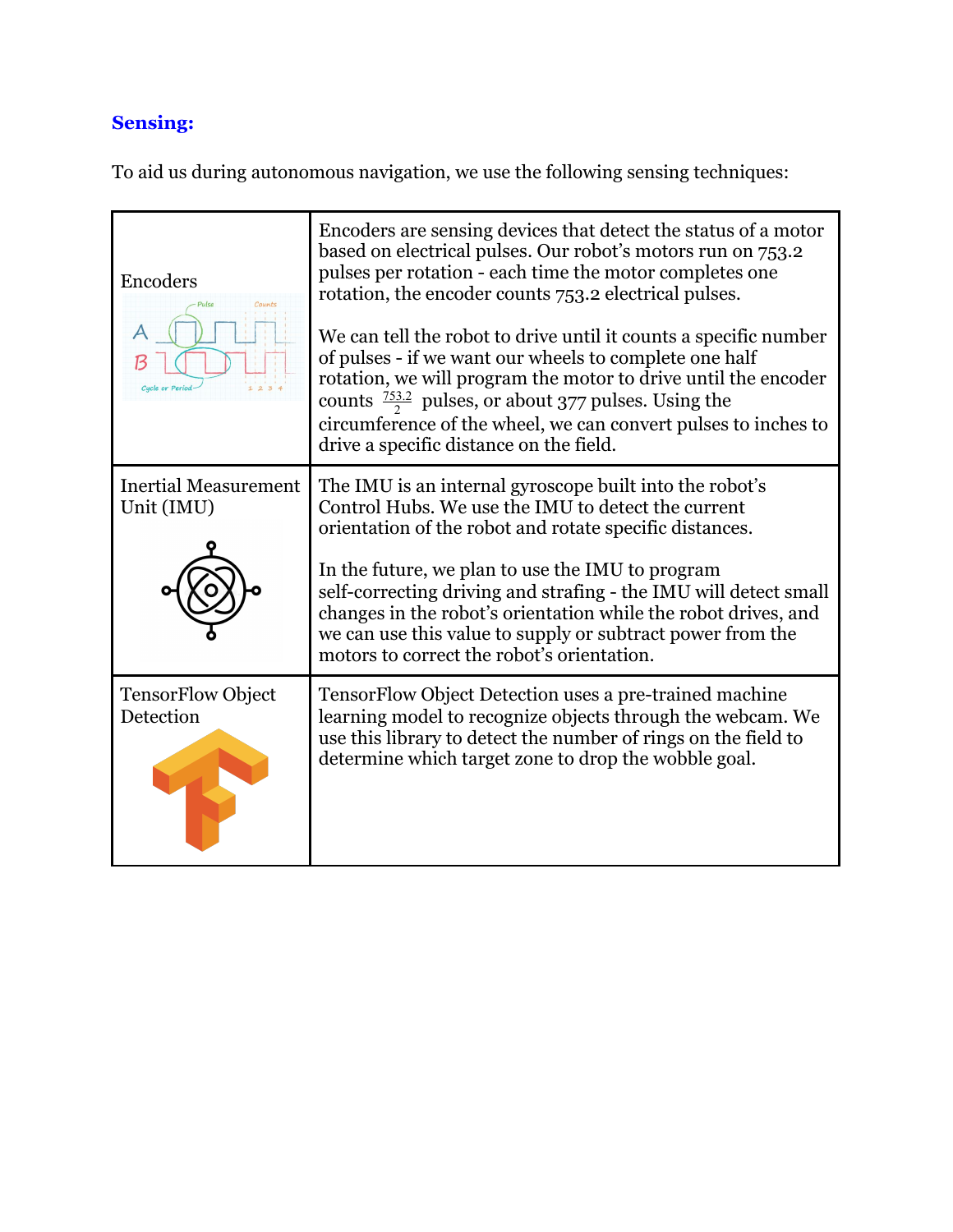Aside from those listed above, we've experimented with other sensing techniques throughout the season that didn't make the final robot, including:

# - **Vuforia Localization:**

- Vuforia localization is used to determine the relative location of objects on the field using image recognition. Originally we tried using Vuforia Localization when our camera started detecting random "objects" (i.e. it thought the red wall was a Quad object)
- We used localization to record objects only within a certain distance and at a certain angle - if the object was too far away, or if it is not directly in front of the robot as the object on the field should be, we would ignore the recognition
- When we repositioned the camera, the image recognition became much more reliable so we no longer needed localization - we removed localization from our code for greater efficiency

# **- Color Sensor:**

- We tried implementing a REV Color Sensor to detect luminosity and recognize white line on the field
- Even after we added the color sensor to our software and hardware map, the Driver Station couldn't recognize the color sensor even after we plugged it in and configured it. We spent some time trying to debug (swapping out wires, re-configuring, restarting robot) and research and realized that other teams have encountered this issue as well
- It is suspected to be a glitch in the RobotController Software Development Kit - there isn't much we can do about that so we decided not to spend too much time to add it
- In the future, we hope to add the color sensor back (perhaps using different hardware, i.e. Modern Robotics color sensor) for an additional reference point during Autonomous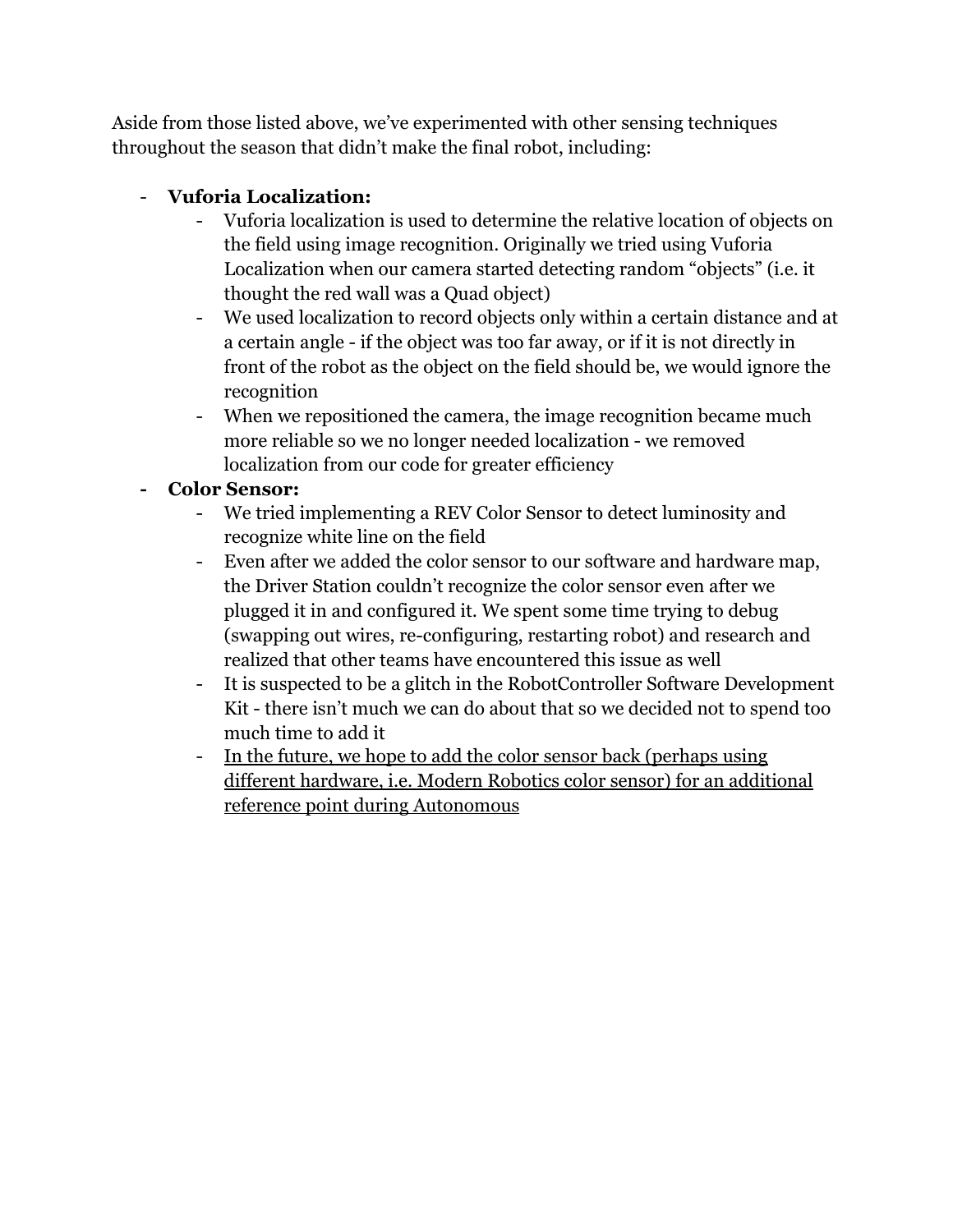## **Development Log:**

Below is a table documenting our progress on the robot's code throughout the season. We store our code in a GitHub repository which helps us track our development. Anyone on the team can access the GitHub repository and download the code onto their own computer. We've used GitHub in previous years as well, meaning that we can go back and reference old code should we decide to implement a similar feature on our current robot.

Thanks to GitHub version control, we can easily review and restore previous versions of our robot's code.

| <b>Date</b>  | <b>Notes</b>                                                                                                                                                                                                                                                                                                                                                                                                                                                                           |
|--------------|----------------------------------------------------------------------------------------------------------------------------------------------------------------------------------------------------------------------------------------------------------------------------------------------------------------------------------------------------------------------------------------------------------------------------------------------------------------------------------------|
| Oct 24, 2020 | Set up Control Hub wi-fi connection<br>-<br>Connect webcam to control hub<br>Upload and test sample webcam program                                                                                                                                                                                                                                                                                                                                                                     |
| Nov 14, 2020 | Add drivetrain code for driver control during TeleOp<br><b>Challenges:</b> adjust weights of robot to ensure that driving<br>and strafing are straight                                                                                                                                                                                                                                                                                                                                 |
| Nov 28, 2020 | Add code for shooter<br>Test to see which motor strength is optimal for shooting<br>-<br>different goals on the playing field                                                                                                                                                                                                                                                                                                                                                          |
| Dec 5, 2020  | Continued to test shooter code after replacing broken motor<br>$\qquad \qquad \blacksquare$<br>Finalize optimal powers to launch at specific targets<br>robot.shoot $(0.85)$ = best for shooting top slot<br>robot.shoot $(0.75)$ = best for shooting Power Shot<br>pegs<br>robot.shoot $(0.65)$ = best for shooting middle slot                                                                                                                                                       |
| Dec 19, 2020 | Add servo code to drop wobble goal<br>$\qquad \qquad \blacksquare$                                                                                                                                                                                                                                                                                                                                                                                                                     |
| Jan 9, 2021  | Refine TeleOp code for driver convenience as we start to<br>test more:<br>Adjust controls for armServo and grabServo to better grip<br>and deposit Wobble Goal<br>Change setDriveSpeeds so that the left and right joysticks<br>control the left and right motors of the robot, respectively<br>Distribute roles between Gamepad 1 and Gamepad 2:<br>$\qquad \qquad \blacksquare$<br>Gamepad 1 controls driving and nudging<br>Gamepad 2 controls grabber arm, intake, and<br>shooting |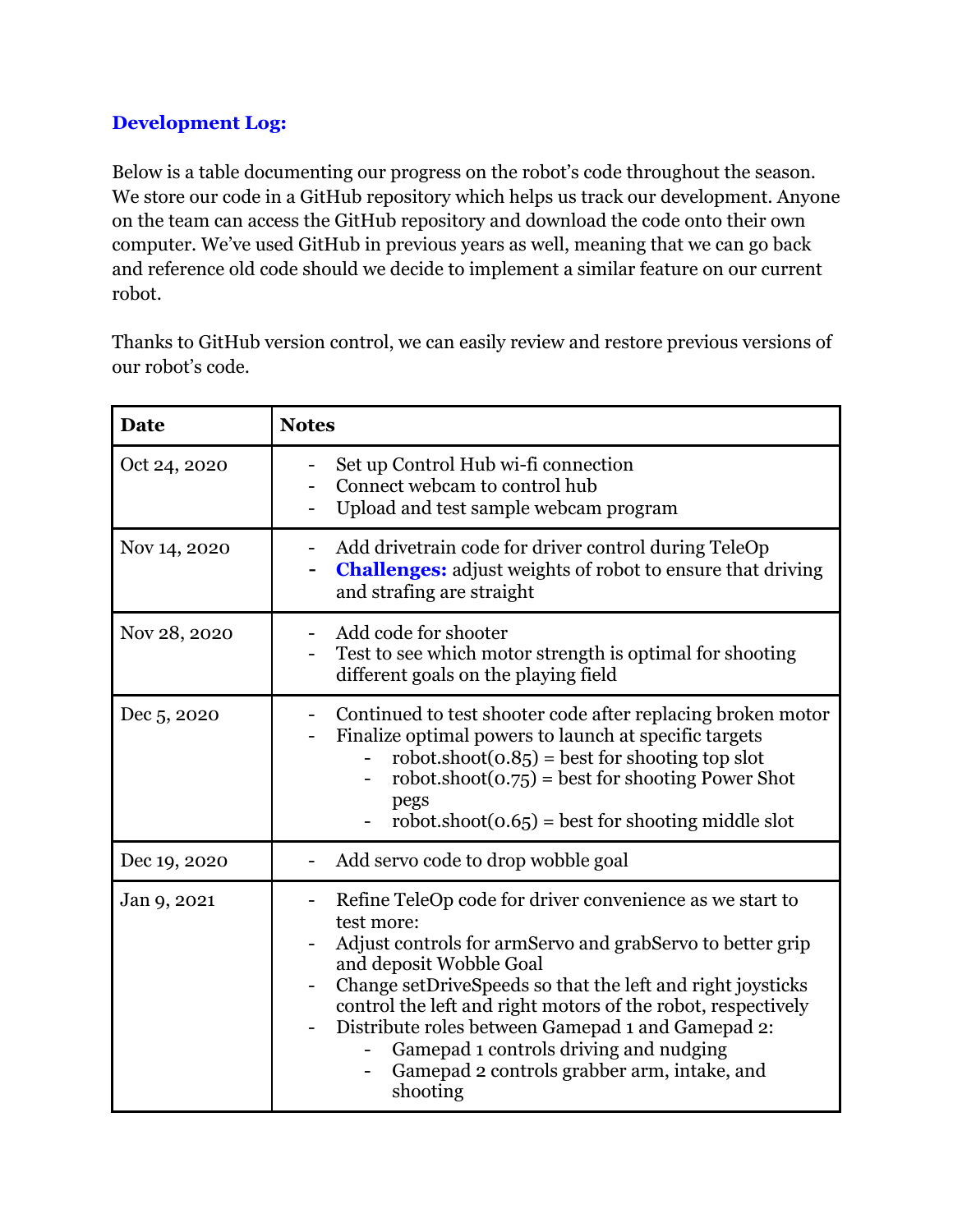| Jan 14, 2021 | Add encoders to drivetrain<br>For now, only one encoder - last year we had<br>problems making sure all of the encoders were<br>working at once, so this year we're starting with only<br>one<br>Add methods to drive and strafe with encoders during<br>autonomous<br><b>Challenges:</b> modify motor speeds in order to drive and<br>strafe straight (weight distribution is still not perfect but at<br>this point we can't change the robot structure too much)                                                                                                                                                                                        |
|--------------|-----------------------------------------------------------------------------------------------------------------------------------------------------------------------------------------------------------------------------------------------------------------------------------------------------------------------------------------------------------------------------------------------------------------------------------------------------------------------------------------------------------------------------------------------------------------------------------------------------------------------------------------------------------|
| Jan 21, 2021 | Add method to rotate using IMU<br>Start programming autonomous<br>۰<br>Determine where the robot must drive in order to<br>accurately identify number of rings<br>Too far = cannot recognize<br>Too close $=$ rings may not be in the camera frame<br><b>Challenges:</b> adding color sensor to detect white line<br>RobotController didn't register color sensor despite<br>being configured correctly on the hardware map<br>Researched problem and eventually realized that<br>many teams were running into this same issue - must<br>be a glitch in SDK which we can't do anything about<br>Decided to stop using ColorSensor for now to save<br>time |
| Jan 25, 2021 | Test autonomous and complete scored practice rounds<br>Max score autonomous: 35<br><b>Challenges:</b> trouble recognizing Quad objects<br>-<br>(TensorFlow model will think that a stack of 4 rings is a<br>single ring)<br>Tried modifying position of robot but Quad<br>recognition is still unreliable-TensorFlow<br>recognizes single rings and no rings consistently and<br>sometimes recognizes Quads but usually labels it as a<br>single                                                                                                                                                                                                          |
| Jan 26, 2021 | Continue testing autonomous - the code itself is mostly<br>finished but we are having problems with consistency of the<br>image recognition<br><b>Challenges:</b> sometimes the bot will detect a random object<br>$\qquad \qquad \blacksquare$<br>on the field that isn't there - detects "Single" when it's really<br>none; detects three objects when there's really one object,<br>etc.<br>Figured out a more reliable position to mount the<br>webcam - we raised it so that it was looking down at                                                                                                                                                  |